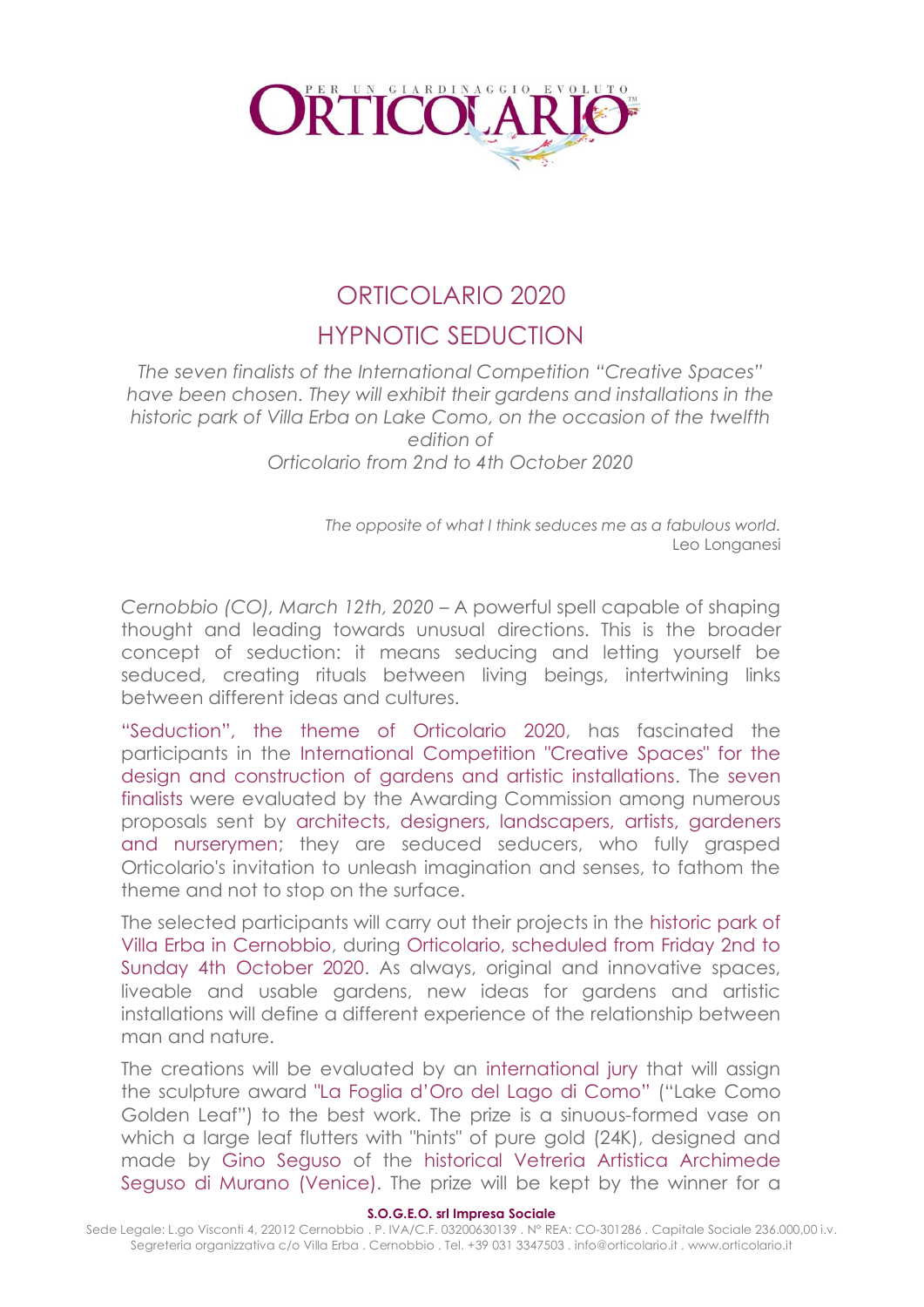limited period of time, after which it will remain on display at Villa Carlotta (Tremezzina, CO) until the next edition: the re-awarding ceremony for the 2019 award, assigned to the garden designer Mirco Colzani with the space entitled "Move n' meet", will be held in line with tradition at Villa Carlotta on Friday, April 17th, at 11.00 a.m.

*"The selected projects play with the different interpretations of the concept of seduction. The theme, in fact, has crept into the designers' imagination, modelled it, leading to proposals that are very different from each other* - comments Anna Rapisarda, curator of Orticolario. - *The aspects addressed are truly manifold: from the myth to the sensuality of the landscape forms, from the reflection on how seduction can take on negative meanings in today's society to that on how man today lets himself be seduced by nature compared to the past. The garden in Orticolario becomes more and more an ethical and aesthetic space, in*  which to cultivate nature and imagination. A space in which the 'gardenlovers', people for whom nature is a way of life, get lost to find *themselves"*.

In addition to the "La Foglia d'Oro del Lago di Como" Award, the jury will award other prizes: the "Art Award" for a space in which the balance between art and nature coexists, where different languages find effective synthesis; the "Journalists' Award" for the innovative materials and eco-sustainability (the "Art" and "Journalists' Award" are designed and made exclusively for Orticolario 2020 by Paolo Mezzadri of Metallifilati); the "Great Italian Gardens Award" for a space that can interpret the opening of a garden to the public also through accessible seats and places of reflection, with botanical collections and spectacular blooms; the "Villa d'Este Award", where style and elegance combine in a timeless tradition; and the "Villa Carlotta Award" to promote art in the garden, where nature and human ingenuity may harmoniously coexist; the "AIAPP Matilde Marazzi" Award for an innovative space and contextually consistent with the themes of Simplicity, Beauty, Sustainability, which are fundamental qualities in landscape design; the "Gardenia Award" to the "memorable" nursery, exhibitor or installation of the Orticolario edition; and the "Visitors' choice Award" for the garden or installation most voted by the public.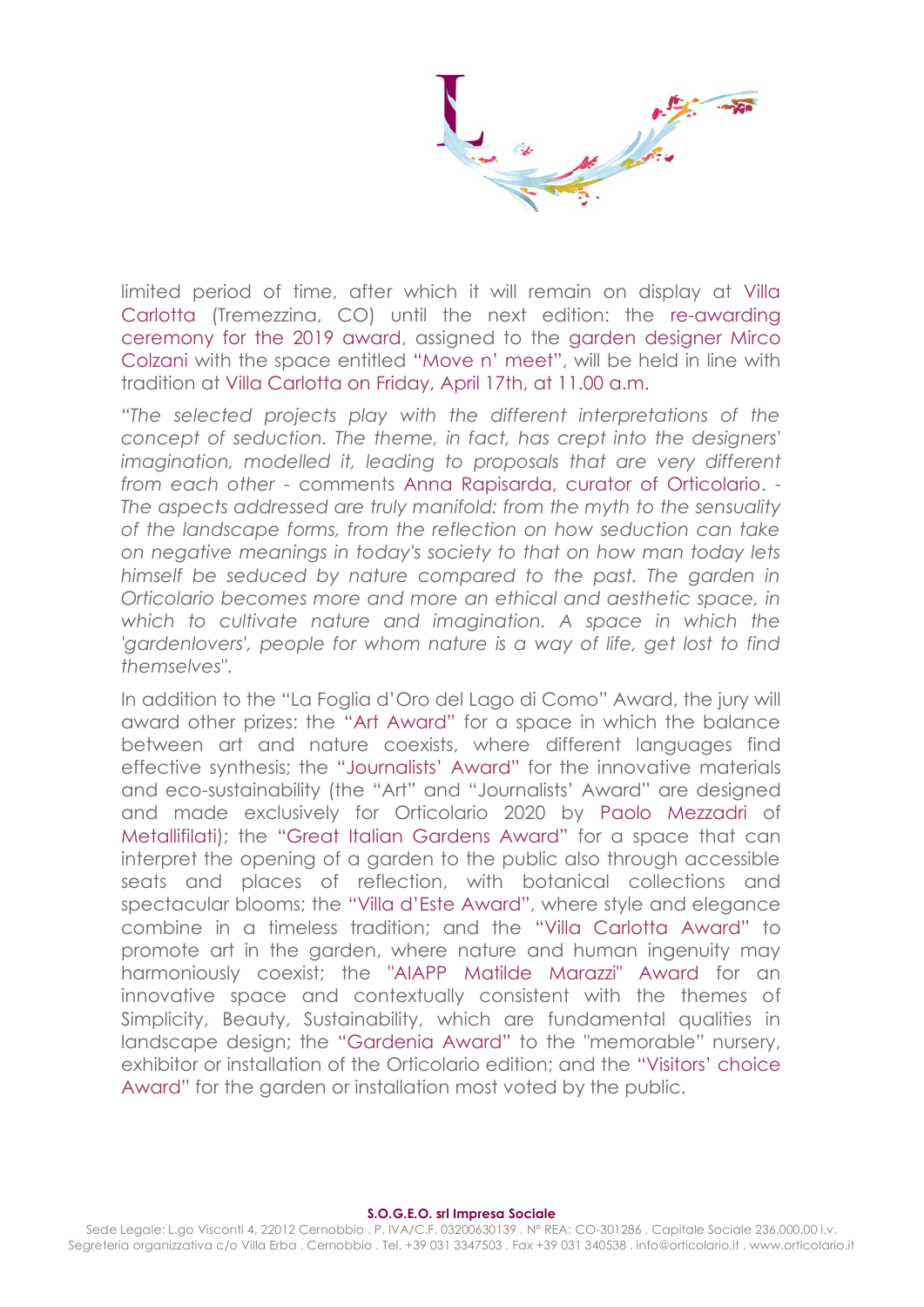$\frac{1}{2}$ 

# **THE SEVEN FINALISTS' PROJECTS**

1. "La Natura seduce la Città" (Nature seduces the city) Designed and made by Mema Giardini (Pistoia) memagiardini.it

# 2. "2"

Designed and made by Mario Mariani (Galliate, NO) mariomariani.studio

3. "Seduzione à L'enverse" (Seduction à l'envers) Designed and made by William Zanotto (Asolo, TV) evadesign.it

4. "La seduzione che va oltre" (The seduction that goes beyond) Designed and made by Archileaves (Milano) archileaves.it

5. "Il ritorno al bosco sacro" (The return to the sacred wood) Designed and made by Sgaravatti Group (Capoterra, CA) sgaravattigroup.it

6. "Viaggio nell'Illusione" (A Journey into Illusion) Designed and made by Arianna Tomatis (Mondovì, CN) ariannatomatis.it

7. "Nemesi" (Nemesis) Designed and made by Terradice (Castelfranco Veneto, TV) terradice.com

#### **S.O.G.E.O. srl Impresa Sociale**

Sede Legale: L.go Visconti 4, 22012 Cernobbio . P. IVA/C.F. 03200630139 . N° REA: CO-301286 . Capitale Sociale 236.000,00 i.v. Segreteria organizzativa c/o Villa Erba . Cernobbio . Tel. +39 031 3347503 . Fax +39 031 340538 . info@orticolario.it . www.orticolario.it